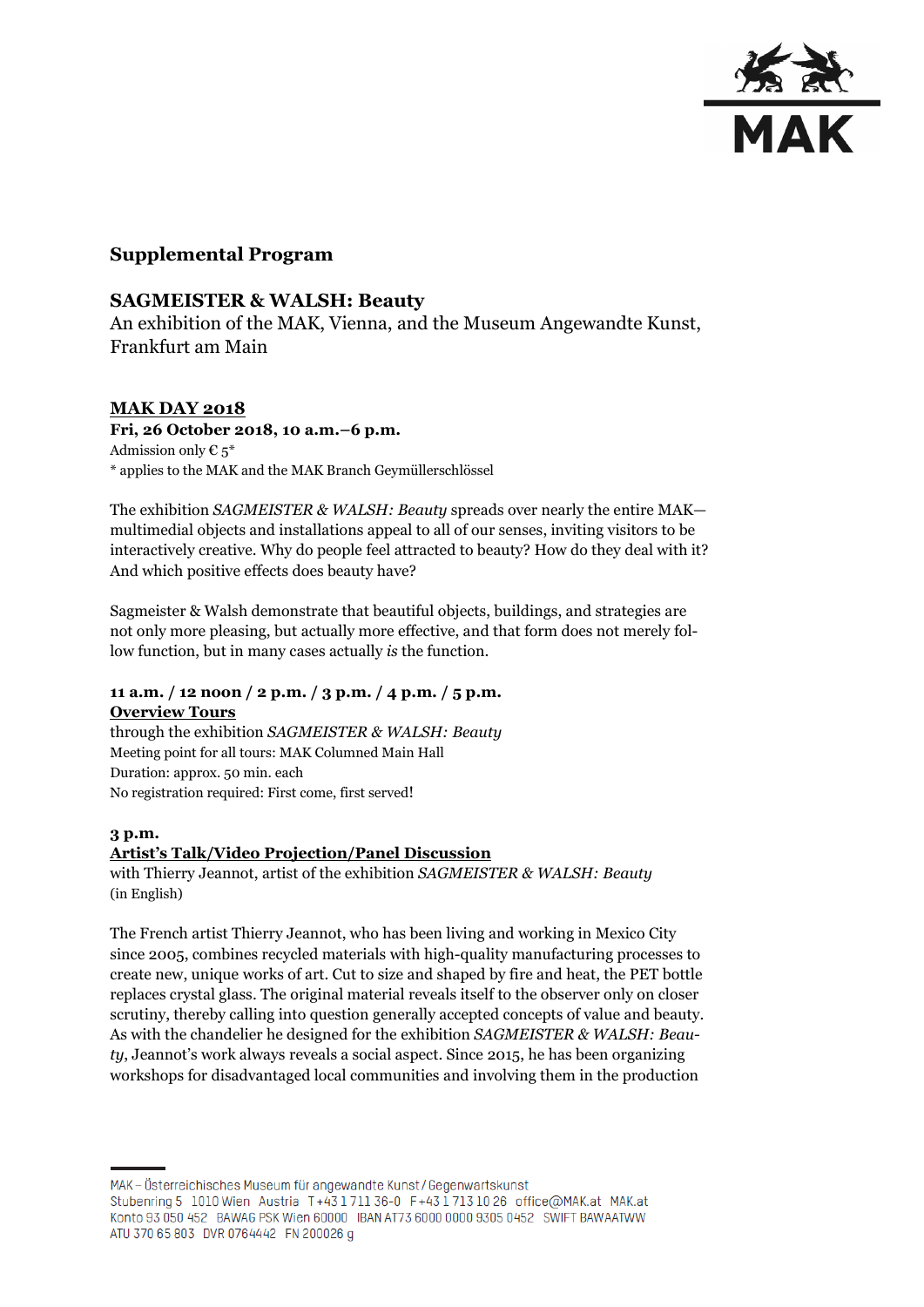

process of his works of art. For Jeannot, beauty lies in human creativity, through which everything can be transformed.

#### **2–4 p.m. MAK4FAMILY**

Workshop for the whole family (ages 4+) Workshop free of charge. No registration required.

### **There's more beauty than you'd believe!**

Sounds, scents, colors, clouds of mist—beauty is often hidden in the details, though not always. Come and gaze at a really beautiful exhibition—and afterwards create something truly ugly.

# **MAK FUTURE LAB**

#### **Tue, 13 November 2018, 6 p.m.**

#### **Building a Beautiful Future**

How architecture can contribute to increasing the quality of life and the role played by beauty in this context.

Fishbowl discussion with **Maria Auböck**, landscape architect; **Gregor Eichinger**, architect and designer; **Marie-Therese Harnoncourt-Fuchs**, architect; **Tarek Leitner**, television presenter and author; as well as **Thomas Madreiter**, Planning Director of the City of Vienna.

Welcome address: Sigrid Oblak, Director, Wien Holding Moderator: Christoph Thun-Hohenstein, General Director, MAK

### **Regular Exhibition Tours**

Saturdays, 2 p.m. Sundays, 3 p.m.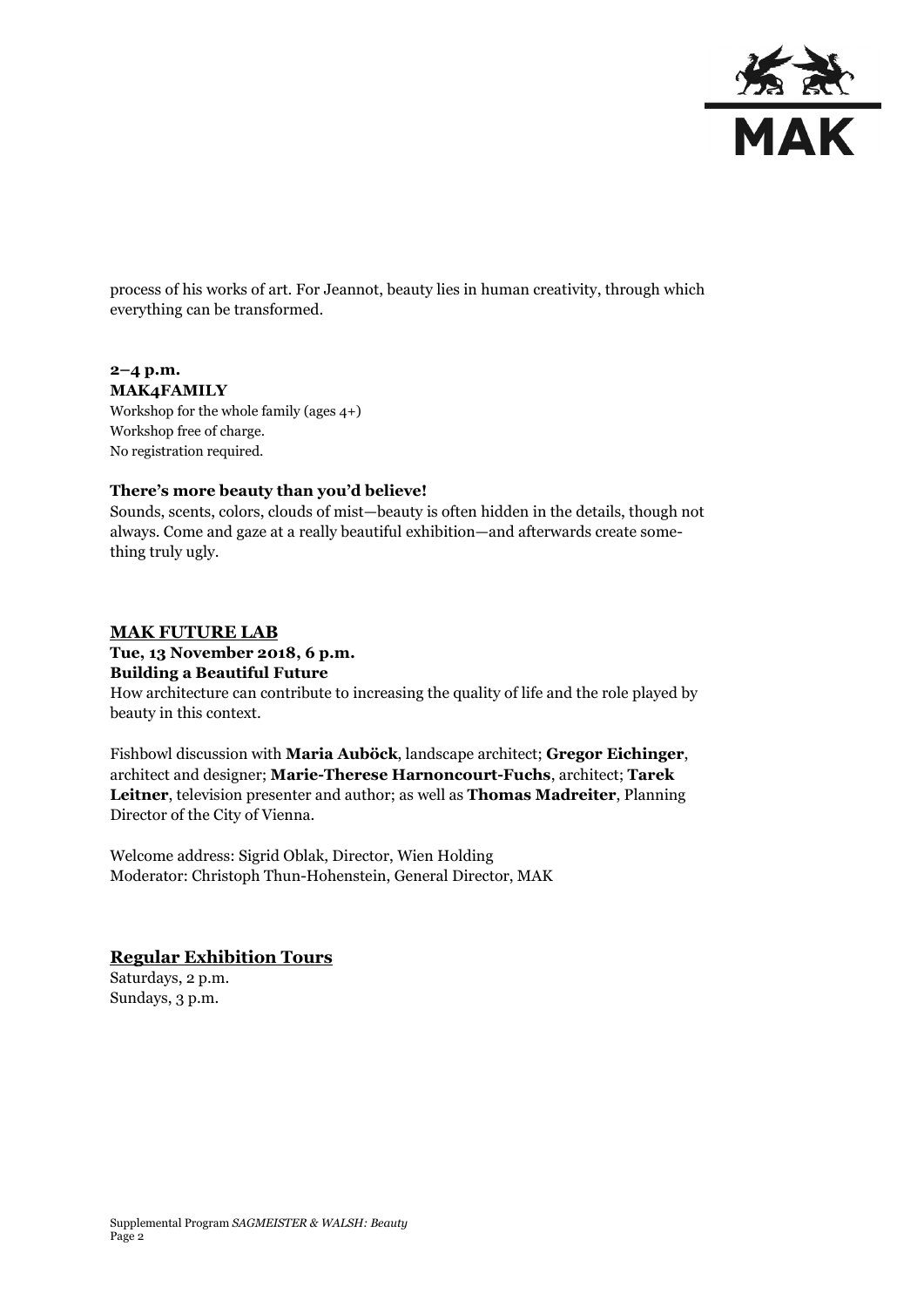

**Curator-Guided Tour** (please register vi[a www.mak.at/en\\_sagmeister\\_walsh\)](http://www.mak.at/en_sagmeister_walsh) **Tue, 4 December 2018, 6 p.m. Tue, 26 March 2019, 6 p.m.** with Kathrin Pokorny-Nagel, Head, MAK Library and Works on Paper Collection/Archive

### **Expert-Guided Tour**

(please register vi[a www.mak.at/en\\_sagmeister\\_walsh\)](http://www.mak.at/en_sagmeister_walsh) **Sat, 10 November 2018, 11:30 a.m.** with Tarek Leitner, television presenter and author

In his two books *Mut zur Schönheit* [The Courage to Strive for Beauty] and *Wo leben wir denn*? [So Where Do We Live?], television presenter Tarek Leitner pointed out that beautiful surroundings make people happier than an environment destroyed by architectural eyesores and the quest for profit. A tour of the exhibition *Beauty* aims at sharpening our awareness of our environment and stimulating discussion on our careless use of landscape as a resource.

### **Expert-Guided Tour**

(please register vi[a www.mak.at/en\\_sagmeister\\_walsh\)](http://www.mak.at/en_sagmeister_walsh)

#### **Tue, 22 January 2019, 6 p.m.**

with Helmut Leder, Head of Department of Basic Psychological Research and Research Methods, Faculty of Psychology; Head of Research Platform Cognitive Sciences, University of Vienna

Psychologist Helmut Leder's research focuses on why we experience something as being aesthetic. Through interdisciplinary cooperation with experts in such fields as biology, design, or art history, the processes involved in aesthetic experience are analyzed. His research has demonstrated that the ability to perceive beauty perseveres even in someone suffering from Alzheimer's disease. Together with Sagmeister & Walsh, he has made a film sequence on this topic that is being shown in the exhibition.

#### **WEDNESDAYS AT THE MAK**

(please register vi[a www.mak.at/en\\_sagmeister\\_walsh\)](http://www.mak.at/en_sagmeister_walsh) Admission plus attendance fee of  $\epsilon$  3.50 **Wed, 21 November 2018, 3 p.m.** Guided tour through the exhibition, followed by further discussion at the restaurant Salonplafond im MAK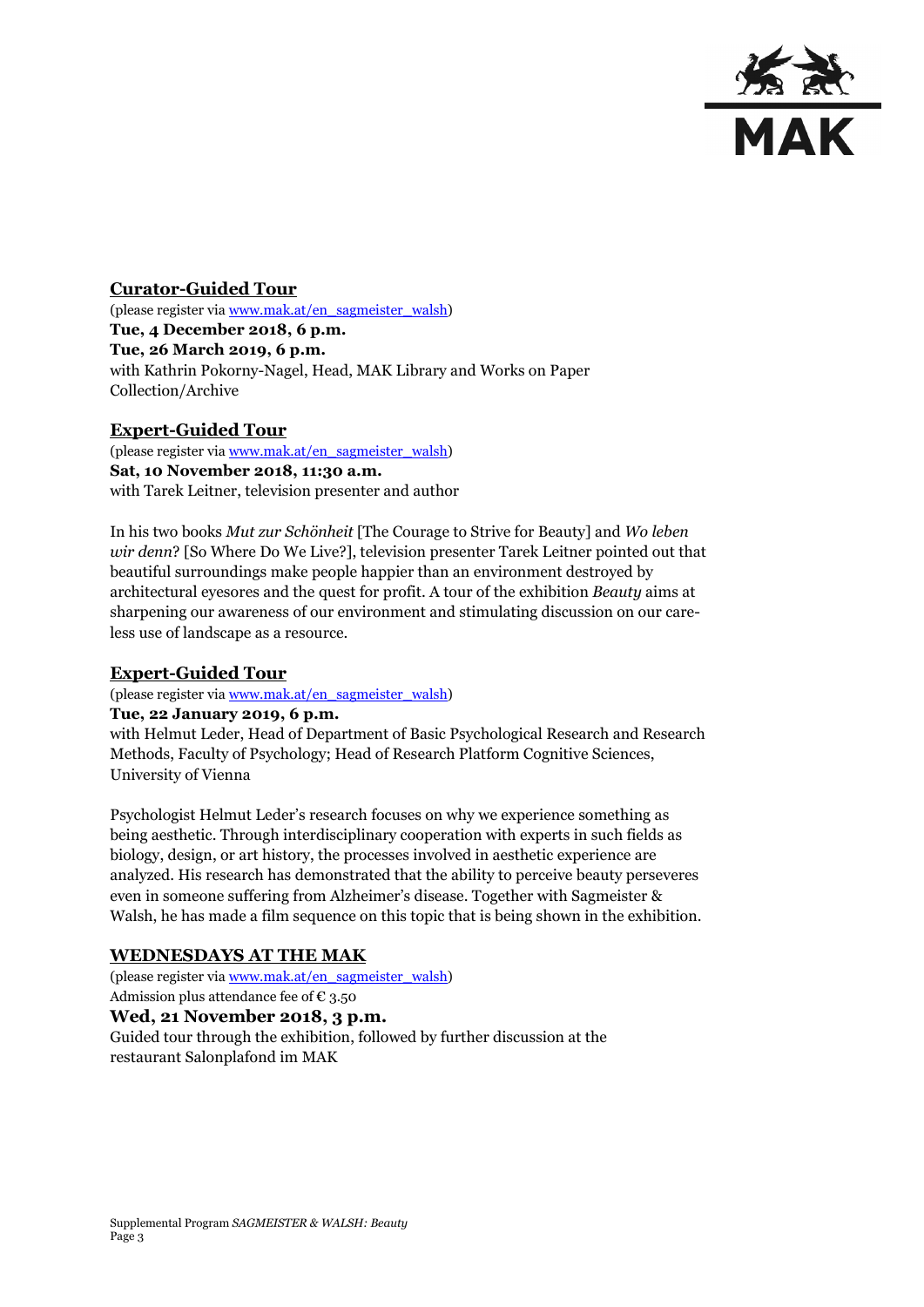

### **PROGRAM FOR KIDS AND FAMILIES**

### **MAK DESIGN KIDS**

with Nikolaus Ruchnewitz, freelance visual artist (please register vi[a www.mak.at/en\\_sagmeister\\_walsh\)](http://www.mak.at/en_sagmeister_walsh) Workshop for 8- to 12-years-olds (unaccompanied) Limited number of participants Participation fee:  $\epsilon$  8 (with free admission)

**Sat, 3 November 2018, 2 - 4 p.m. Sat, 17 November 2018, 2 - 4 p.m. Sat, 05 January 2019, 2 - 4 p.m. Sat, 19 January 2019, 2 - 4 p.m. Sat, 16 February 2019, 2 - 4 p.m. … could I have that in beautiful?**

In their exhibition *Beauty*, the designers Sagmeister & Walsh get to the bottom of beauty. What is beauty really, or when is something ugly? This is exactly the question we try to answer at the MAK Design Kids. So bring something ugly from home—we will make it beautiful!

#### **MINI MAK Tour**

(please register vi[a www.mak.at/en\\_sagmeister\\_walsh\)](http://www.mak.at/en_sagmeister_walsh) Guided tour for the whole family (ages 4+) Attendance fee: € 3.50 per child Reduced admission for accompanying adults

**Sun, 18 November 2018, 11 p.m. Sun, 17 March 2019, 11 p.m. Tastes good, feels good, smells fantastic, looks super!** A MINI MAK Tour through the exhibition *SAGMEISTER & WALSH: Beauty*

#### **MAK4FAMILY**

(please register vi[a www.mak.at/en\\_sagmeister\\_walsh\)](http://www.mak.at/en_sagmeister_walsh) Workshop for the whole family (ages 4+) Fee for materials:  $\epsilon$  4.50 per child (with free admission) Reduced admission for accompanying adults

### **Sat, 27 October 2018, 2–4 p.m. There's more beauty than you'd believe!**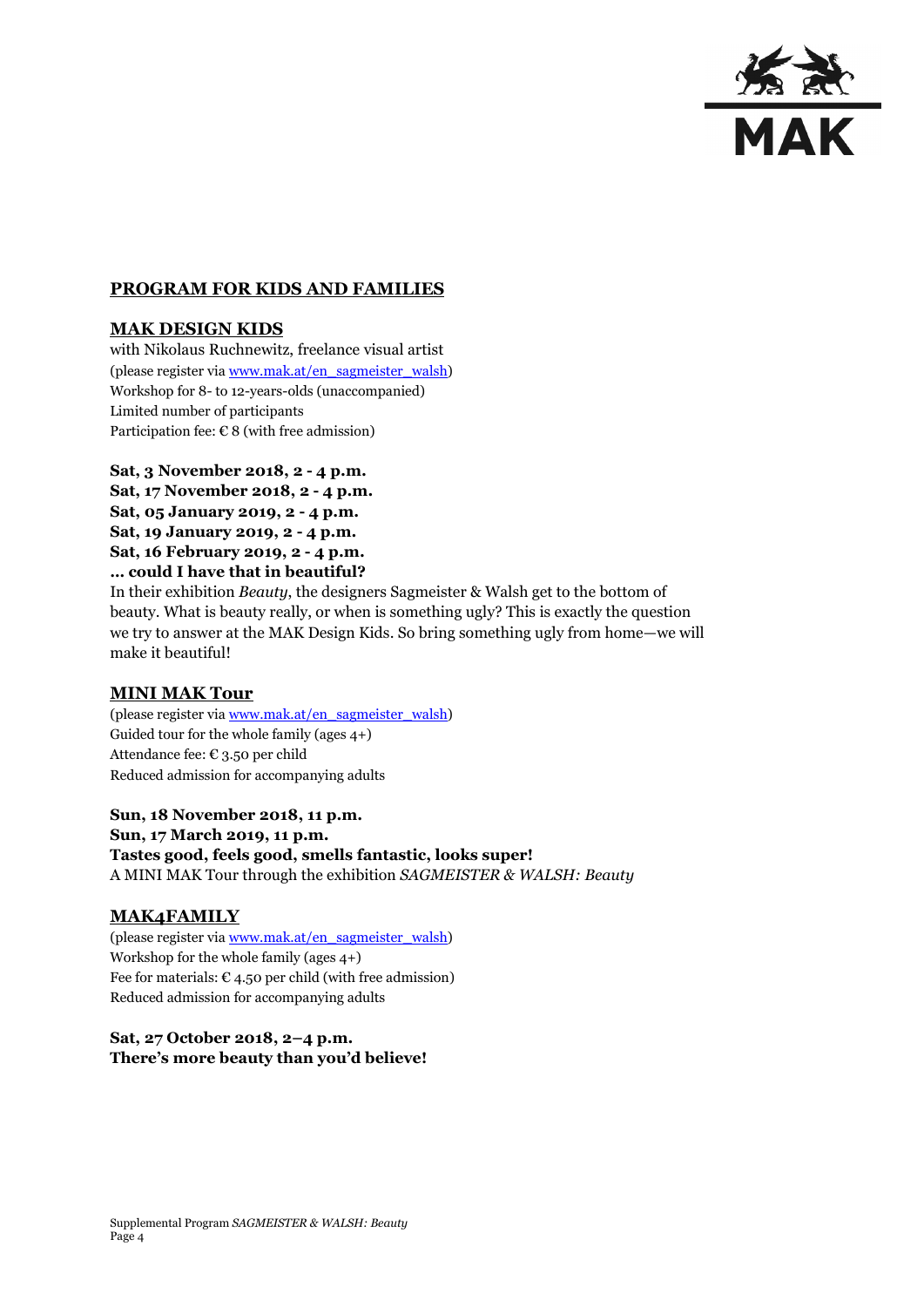

Sounds, scents, colors, clouds of mist—beauty is often hidden in the details, though not always. Come and gaze at a really beautiful exhibition—and afterwards create something truly ugly.

### **Sat, 10 November 2018, 2–4 p.m. Sat, 24 November 2018, 2–4 p.m. Beautiful, more beautiful, most beautiful**

The MAK puts on its best face—you'll be amazed!

But what exactly is most beautiful? Help us guess and afterwards become a designer yourself! We snip, stick, paint, and examine together at how colors can alter forms.

### **Sat, 12 January 2019, 2–4 p.m.**

### **Sat, 23 March 2019, 2–4 p.m.**

#### **Color makes the world go round!**

What do colors have to do with beauty? How do colors alter form? What colors do our eyes find disagreeable? We create objects, paint them, place them in our light tent, and photograph them with an iPad or smartphone in front of a range of different backgrounds.

# **MINI MAK in Advent**

(please register vi[a www.mak.at/en\\_sagmeister\\_walsh\)](http://www.mak.at/en_sagmeister_walsh) Workshop for 6- to 13-year-olds Fee for materials:  $\epsilon$  4.50 per child (with free admission) Reduced admission for accompanying adults

# **Sat, 1 December 2018, 2–4 p.m. Sat, 8 December 2018, 2–4 p.m.**

**Sat, 15 December 2018, 2–4 p.m.**

### **PRETTY BEAUTIFUL at the MINI MAK in Advent**

The new exhibition *Beauty* by Sagmeister & Walsh transports us into the realm of beauty. Can beauty make the world a better place? And what exactly is really ugly? Join us in the search for an answer … And when we've found a whole bunch of beauty, how can we keep it safe? We package it, preserve it, and exhibit it in the museum! Create with us your own archive of beauty!